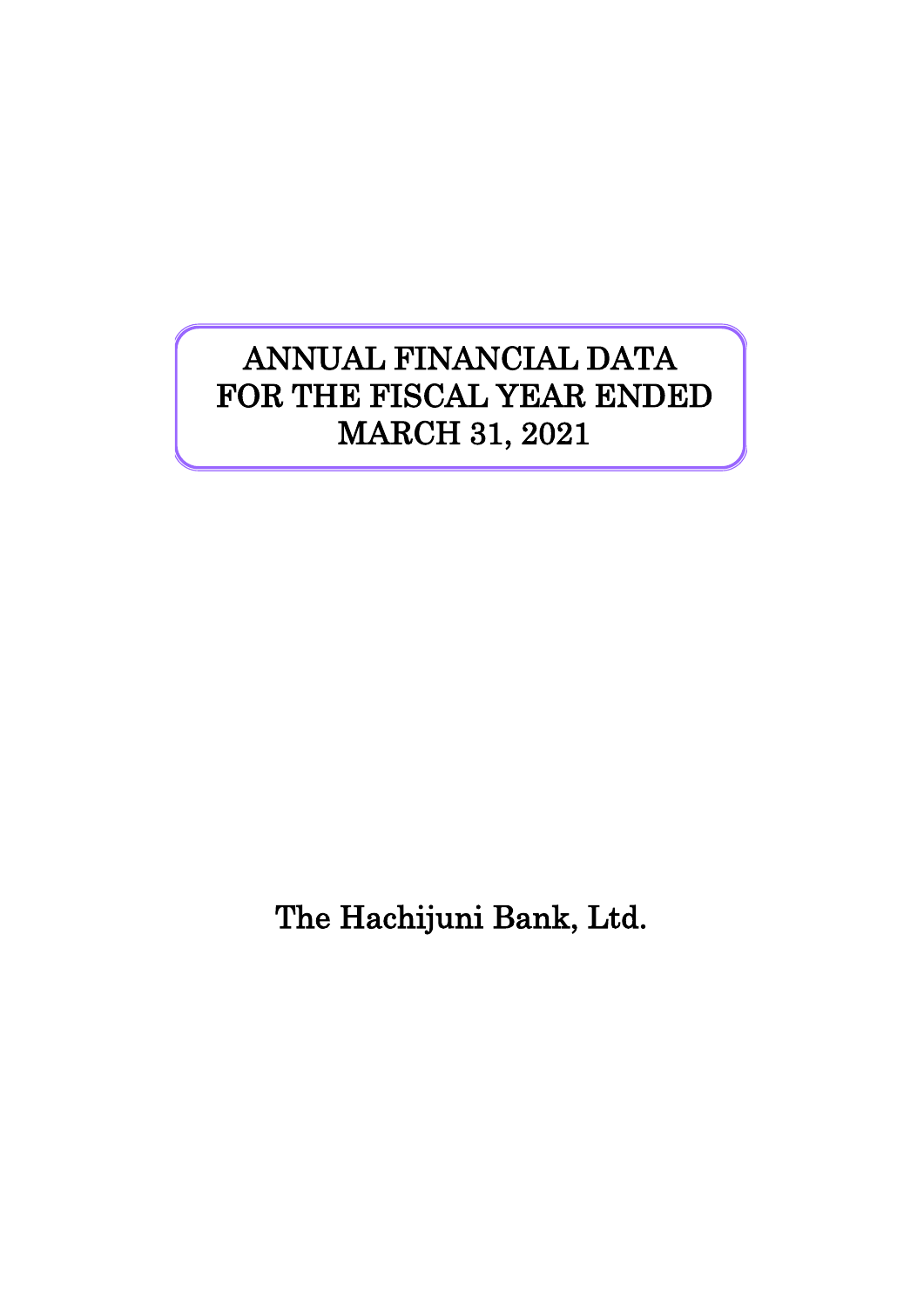### Ⅰ FINANCIAL REVIEW

# 1.Breakdown of income

| <consolidated></consolidated>                    |           |          | (Units: 1 million yen) |
|--------------------------------------------------|-----------|----------|------------------------|
|                                                  | FY ended  |          | FY ended               |
|                                                  | March 31, | Inc/Dec  | March 31,              |
|                                                  | 2021(A)   | $(A-B)$  | 2020 (B)               |
| Consolidated gross business profit               | 94,791    | (4,278)  | 99,070                 |
| Profit on interest                               | 70,954    | 1,935    | 69,018                 |
| Profit on fees and commissions                   | 13,859    | (488)    | 14,347                 |
| Trading profit                                   | 3,360     | 1,045    | 2,315                  |
| Profit from other business transactions          | 6,616     | (6,771)  | 13,388                 |
| General & administrative expenses                | 59,021    | (433)    | 59,455                 |
| Credit related expenses                          | 9,370     | 7,907    | 1,462                  |
| Net gains (losses) related to equity securities  | 6,632     | 8,473    | (1, 840)               |
| Profit (loss) on money held in trust             | (717)     | 920      | (1,637)                |
| Ordinary profit                                  | 32,147    | (1, 299) | 33,447                 |
| Extraordinary gains (losses)                     | (332)     | 406      | (739)                  |
| Profit before income taxes                       | 31,815    | (892)    | 32,707                 |
| Total income taxes                               | 9,290     | (193)    | 9,483                  |
| Profit                                           | 22,524    | (699)    | 23,224                 |
| Profit attributable to non-controlling interests | 140       | (1,005)  | 1,146                  |
| Profit attributable to owners of the parent      | 22,384    | 306      | 22,077                 |

#### (Number of Consolidated Companies)

| Number of consolidated subsidiaries                    |   |  |
|--------------------------------------------------------|---|--|
| Number of companies accounted for by the equity method | _ |  |





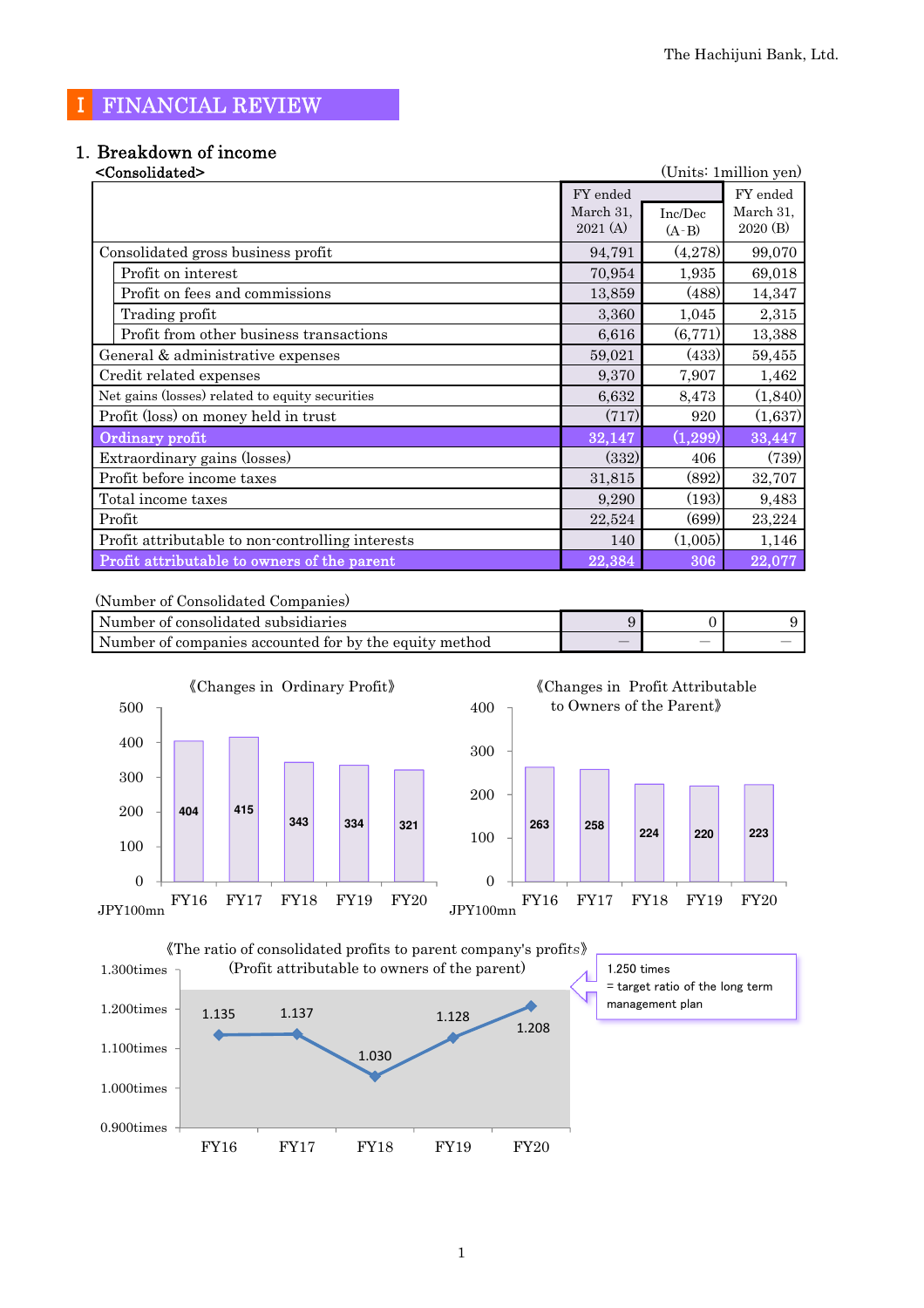| <non-consolidated></non-consolidated>                                                     |                |           |          | (Units: 1 million yen) |
|-------------------------------------------------------------------------------------------|----------------|-----------|----------|------------------------|
|                                                                                           |                | FY ended  |          | FY ended               |
|                                                                                           |                | March 31. | Inc/Dec  | March 31.              |
|                                                                                           |                | 2021(A)   | $(A-B)$  | 2020 (B)               |
| Gross business profit                                                                     | A              | 81,909    | (5,204)  | 87,114                 |
| Profit on interest                                                                        |                | 70,892    | 1,960    | 68,932                 |
| Profit on fees and commissions                                                            |                | 7,889     | (516)    | 8,405                  |
| Trading profit                                                                            |                | 133       | 79       | 54                     |
| Profit from other business transactions                                                   |                | 2.993     | (6,727)  | 9,721                  |
| Gains (losses) related to bonds                                                           | B              | 2,409     | (6,644)  | 9,054                  |
| General & administrative expenses                                                         | $\overline{C}$ | 52,392    | (1, 383) | 53,775                 |
| Personnel expenses                                                                        |                | 27,196    | (952)    | 28,148                 |
| Non personnel expenses                                                                    |                | 21,669    | (659)    | 22,329                 |
| Actual net business profit                                                                | $A-C$          | 29,517    | (3,821)  | 33,339                 |
| Core net business profit                                                                  | $A - B - C$    | 27,107    | 2,823    | 24,284                 |
| Core net business profit excluding gains (losses)<br>on cancellation of investment trusts |                | 26,853    | 2,083    | 24,770                 |
| Transfer to general reserve for possible loan losses                                      | D              | 503       | (494)    | 998                    |
| Net business profit                                                                       | $A - C - D$    | 29,013    | (3,326)  | 32,340                 |
| Net gains (losses) related to equity securities                                           | E              | 6,419     | 8,747    | (2,327)                |
| Profit (loss) on money held in trust                                                      |                | (717)     | 920      | (1,637)                |
| Disposal of nonperforming loans                                                           | F              | 8,249     | 8,601    | (352)                  |
| Transfer to specific reserve                                                              |                | 7,714     | 8,308    | (593)                  |
| Recoveries of written-off claims                                                          | $\mathbf G$    | 78        | 77       | $\mathbf{1}$           |
| Ordinary profit                                                                           |                | 26,152    | (1,869)  | 28,021                 |
| Extraordinary gains (losses)                                                              |                | (296)     | 441      | (737)                  |
| Profit before income taxes                                                                |                | 25,855    | (1, 427) | 27,283                 |
| Total income taxes                                                                        |                | 7,338     | (382)    | 7,720                  |
| Profit                                                                                    |                | 18,517    | (1,045)  | 19,562                 |
|                                                                                           |                |           |          |                        |
| Profit(losses) related to securities                                                      | $B + E$        | 8,829     | 2,102    | 6,726                  |

《Changes in Core net business profit and Actual net business profit 》

Credit related expenses  $D+F-G$  8,673 8,028 645

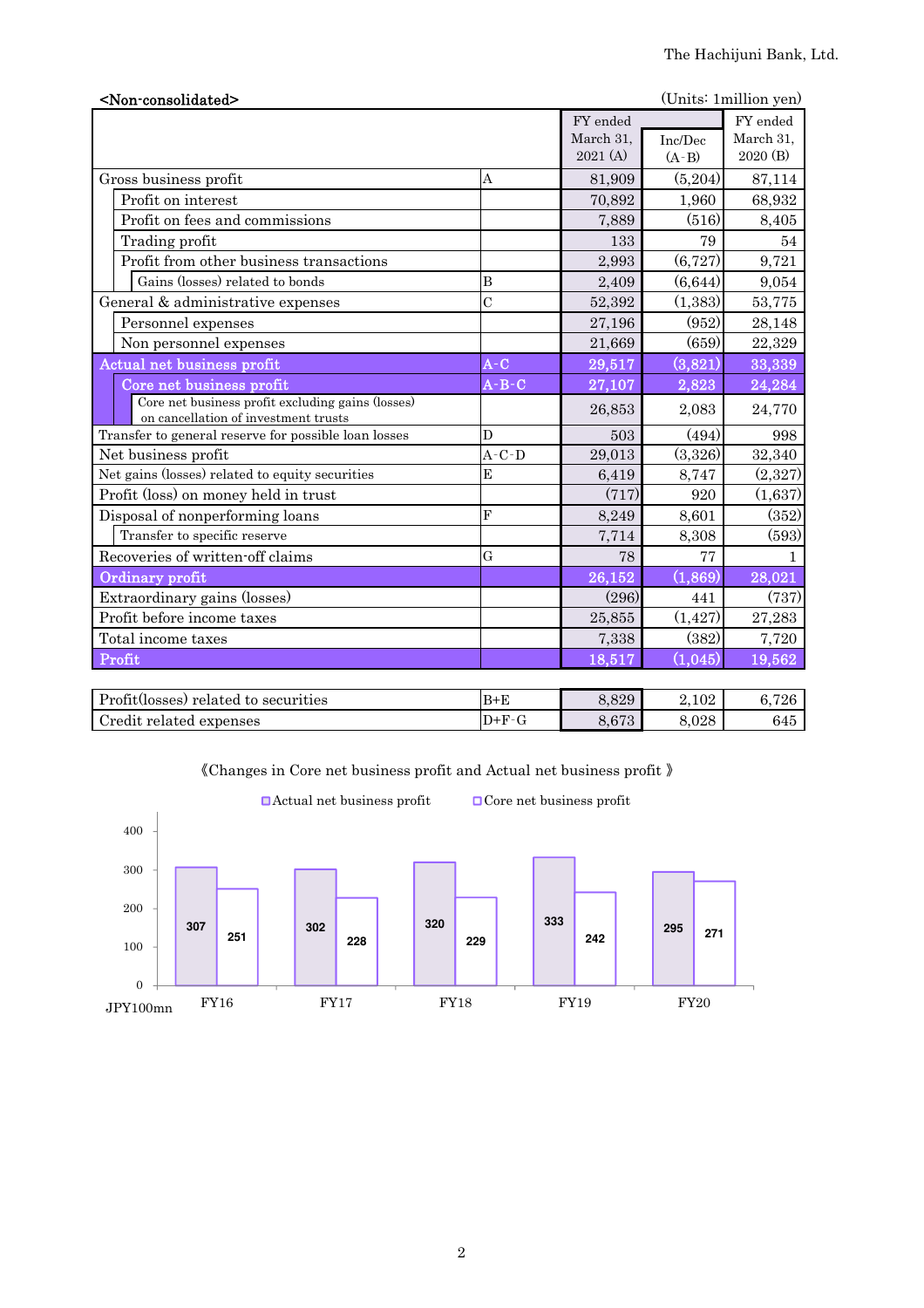

Note:Gross business profit OHR =G&A expense/gross business profit

## 2.Major accounts

| (Units: 100 million yen)<br>Loans <non-consolidated></non-consolidated> |                                  |                    |                    |                                                 |                                  |
|-------------------------------------------------------------------------|----------------------------------|--------------------|--------------------|-------------------------------------------------|----------------------------------|
|                                                                         | FY ended<br>March 31,<br>2021(A) | Inc/Dec<br>$(A-B)$ | Inc/Dec<br>$(A-C)$ | First half<br>vear ended<br>Sept.30,<br>2020(B) | FY ended<br>March 31,<br>2020(C) |
| For all offices (outstanding balance as of the<br>end of the period)    | 55,875                           | 223                | 1,435              | 55,652                                          | 54,439                           |
| Loans to general corporations                                           | 32,893                           | 263                | 1,215              | 32,629                                          | 31,677                           |
| Loans to consumers                                                      | 12,700                           | 153                | 219                | 12,547                                          | 12,481                           |
| Housing related loans thereof                                           | 11,996                           | 188                | 300                | 11,808                                          | 11,695                           |
| Others                                                                  | 10,281                           | (193)              | 0                  | 10,474                                          | 10,280                           |
| For all offices (average balance of the period)                         | 56,162                           | 208                | 1,846              | 55,954                                          | 54,316                           |
| Loans to general corporations                                           | 33,224                           | 100                | 1,588              | 33,124                                          | 31,636                           |
| Loans to consumers                                                      | 12,538                           | 55                 | 235                | 12,482                                          | 12,302                           |
| Others                                                                  | 10,399                           | 52                 | 21                 | 10,347                                          | 10,377                           |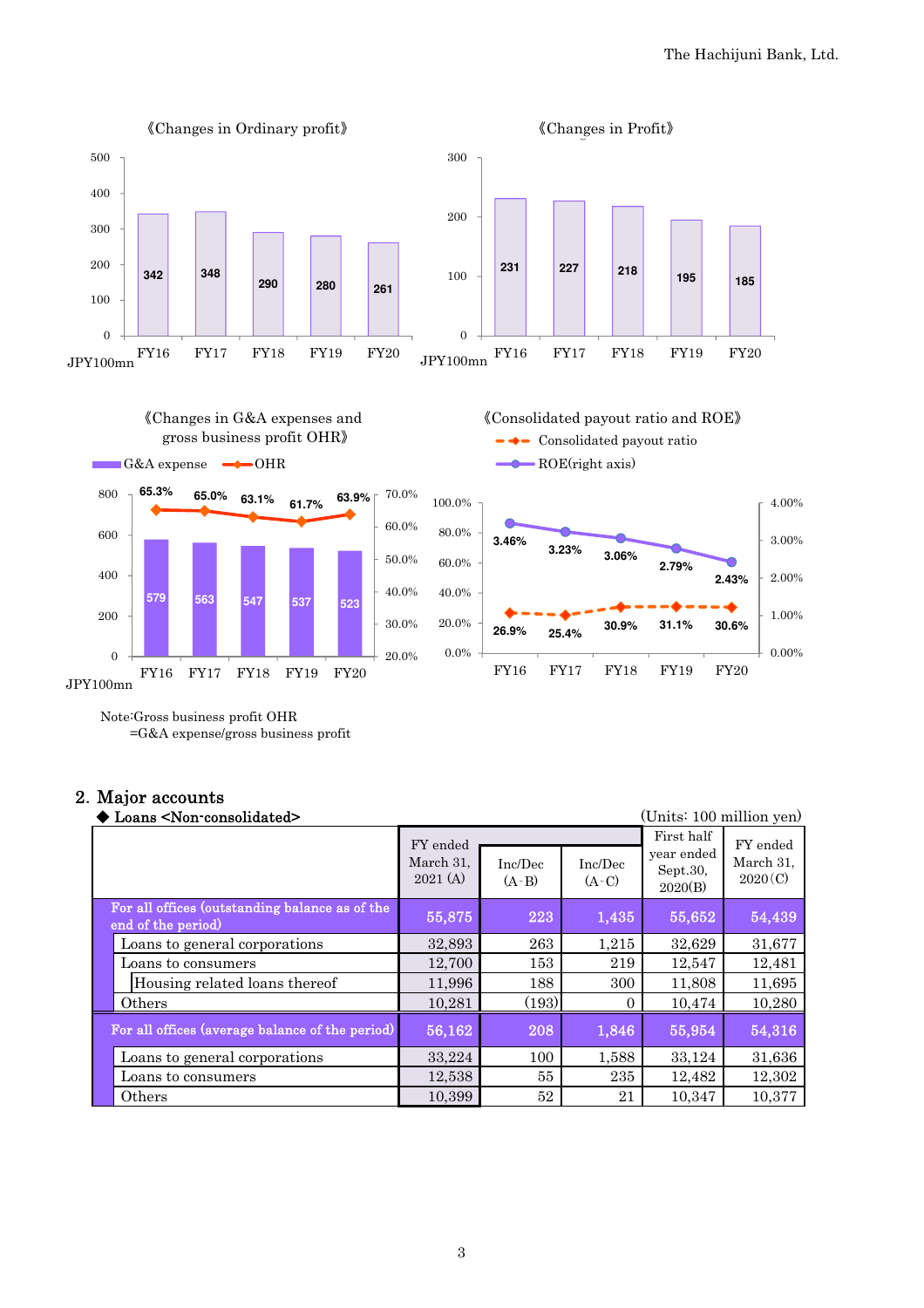

#### 《Changes in consumer loans》

**□Others** ■Housing related loans



JPY100mn/Outstanding balance

| Securities <non-consolidated></non-consolidated>                     |                                  |                    |                    | (Units: 100 million yen)                        |                                  |
|----------------------------------------------------------------------|----------------------------------|--------------------|--------------------|-------------------------------------------------|----------------------------------|
|                                                                      | FY ended<br>March 31,<br>2021(A) | Inc/Dec<br>$(A-B)$ | Inc/Dec<br>$(A-C)$ | First half<br>year ended<br>Sept.30,<br>2020(B) | FY ended<br>March 31,<br>2020(C) |
| For all offices (outstanding balance as of the<br>end of the period) | 33,338                           | 2,956              | 4,134              | 30,382                                          | 29,204                           |
| <b>Bonds</b>                                                         | 20,302                           | 1,480              | 2,016              | 18,822                                          | 18,286                           |
| JGB thereof                                                          | 11,811                           | 1,253              | 1,802              | 10,557                                          | 10,008                           |
| Stocks                                                               | 5,058                            | 991                | 1,644              | 4,067                                           | 3,414                            |
| Foreign securities                                                   | 5,223                            | 283                | 353                | 4,939                                           | 4,869                            |
| Others                                                               | 2,754                            | 201                | 120                | 2,552                                           | 2,633                            |
| For all offices (average balance of the period)                      | 27,902                           | 316                | 2,082              | 27,586                                          | 25,820                           |
| <b>Bonds</b>                                                         | 19,337                           | 239                | 1,267              | 19,098                                          | 18,070                           |
| JGB thereof                                                          | 10,981                           | 279                | 1,573              | 10,702                                          | 9,407                            |
| Stocks                                                               | 1,223                            | 50                 | 7                  | 1,172                                           | 1,216                            |
| Foreign securities                                                   | 4,916                            | (39)               | 722                | 4,956                                           | 4,194                            |
| Others                                                               | 2,424                            | 65                 | 85                 | 2,359                                           | 2,338                            |

#### 《Changes in securities》

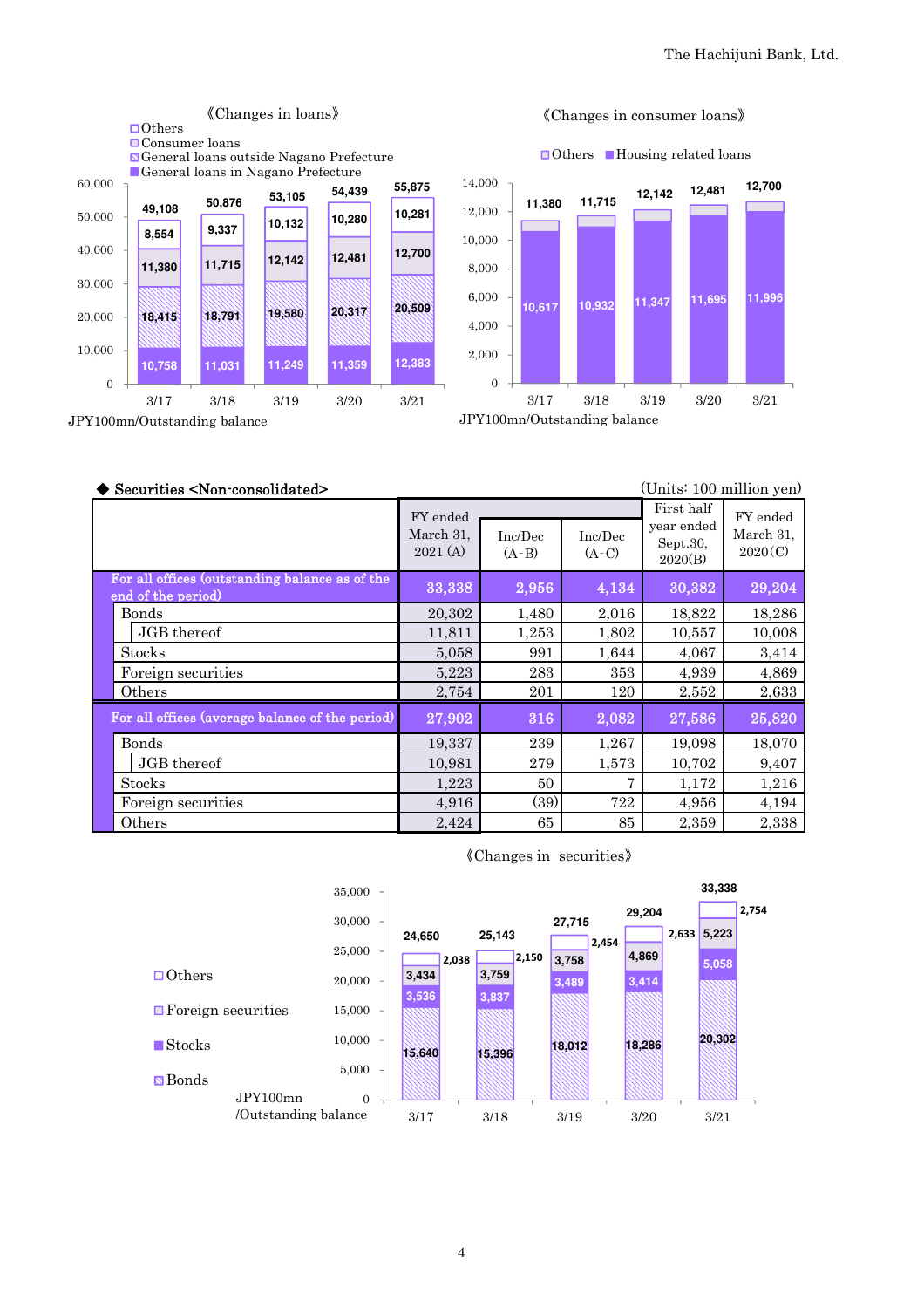| ◆ Valuation gains (losses) <non-consolidated></non-consolidated> |                                | (Units: 100 million yen)         |                      |                     |  |
|------------------------------------------------------------------|--------------------------------|----------------------------------|----------------------|---------------------|--|
|                                                                  |                                |                                  | As of March 31, 2021 |                     |  |
|                                                                  | Valuation<br>gains<br>(losses) | Change<br>from March<br>31, 2020 | Valuation<br>gains   | Valuation<br>losses |  |
| Other securities                                                 | 4,193                          | 1,543                            | 4,429                | 235                 |  |
| <b>Stocks</b>                                                    | 3,900                          | 1,624                            | 3,902                |                     |  |
| Bonds                                                            | 120                            | (104)                            | 241                  | 120                 |  |
| Others                                                           | 171                            | 23                               | 284                  | 113                 |  |



| ◆ Deposits <non-consolidated></non-consolidated>                     |                                  |                    |                    | (Units: 100 million yen)                        |                                  |
|----------------------------------------------------------------------|----------------------------------|--------------------|--------------------|-------------------------------------------------|----------------------------------|
|                                                                      | FY ended<br>March 31,<br>2021(A) | Inc/Dec<br>$(A-B)$ | Inc/Dec<br>$(A-C)$ | First half<br>year ended<br>Sept.30,<br>2020(B) | FY ended<br>March 31,<br>2020(C) |
| For all offices (outstanding balance as of the<br>end of the period) | 76,707                           | 3,652              | 6,815              | 73,055                                          | 69,891                           |
| Individuals                                                          | 51,129                           | 1,296              | 3,307              | 49,833                                          | 47,821                           |
| Corporations                                                         | 19,606                           | 907                | 2,845              | 18,698                                          | 16,760                           |
| Others                                                               | 5,971                            | 1,448              | 662                | 4,522                                           | 5,309                            |
| For all offices (average balance of the<br>period)                   | 73,411                           | 1,227              | 5,367              | 72,183                                          | 68,043                           |
| Individuals                                                          | 49,858                           | 725                | 2,712              | 49,133                                          | 47,145                           |
| Corporations                                                         | 19,058                           | 623                | 2,208              | 18,435                                          | 16,849                           |
| Others                                                               | 4,494                            | (120)              | 446                | 4,615                                           | 4.048                            |



#### 《Changes in deposits》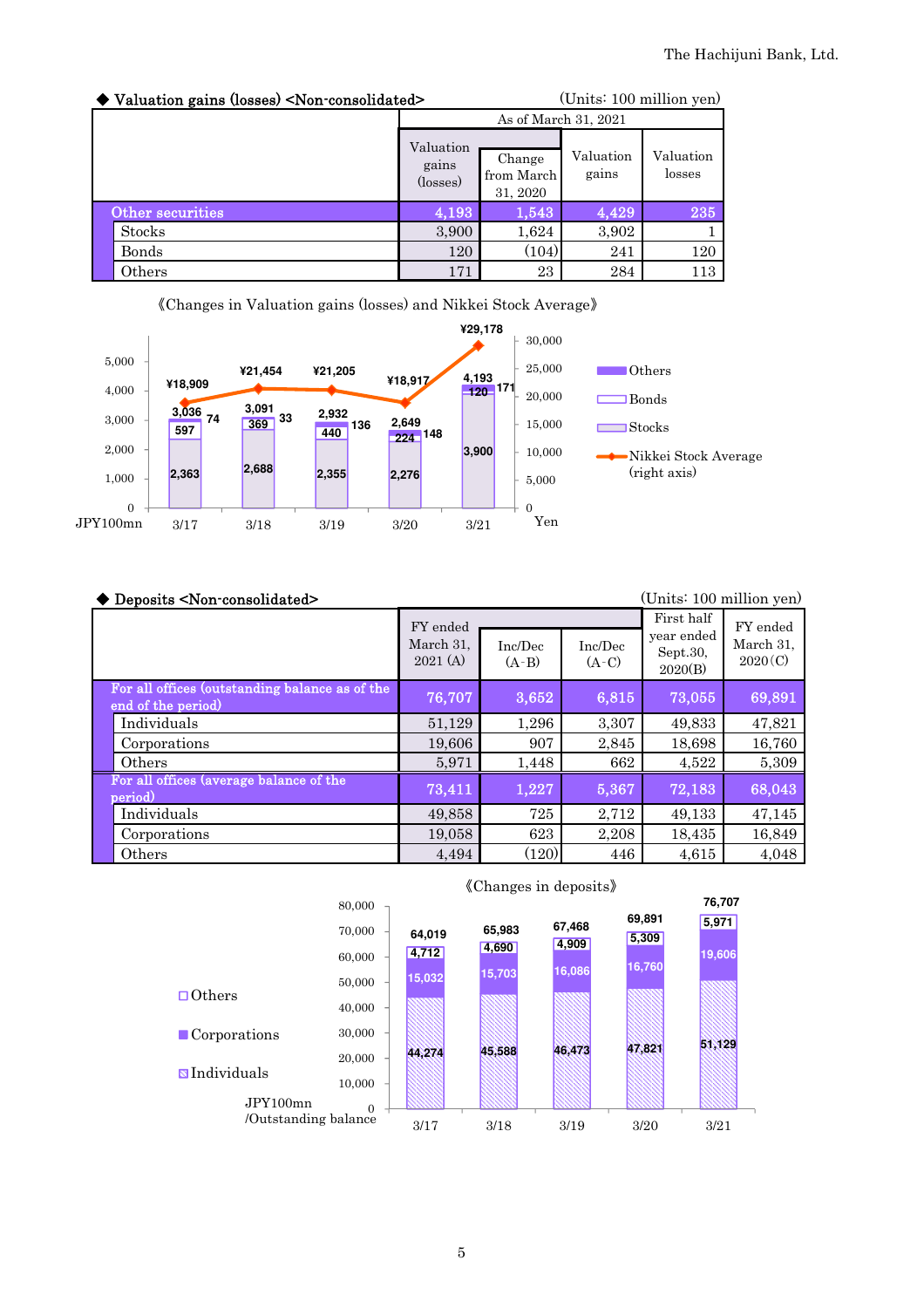|                             | Personal financial assets deposited <non-consolidated></non-consolidated> |                                                                            | (Units: 100 million yen) |       |        |                                                      |
|-----------------------------|---------------------------------------------------------------------------|----------------------------------------------------------------------------|--------------------------|-------|--------|------------------------------------------------------|
|                             |                                                                           | As of March.<br>Inc/Dec<br>Inc/Dec<br>31, 2021 $(A)$<br>$(A-C)$<br>$(A-B)$ |                          |       |        | As of Sept. As of March<br>30, 2020 (B) 31, 2020 (C) |
| Total (outstanding balance) |                                                                           | 53,233                                                                     | 1,475                    | 3,631 | 51,758 | 49,602                                               |
|                             | Yen deposits                                                              | 50,965                                                                     | 1,286                    | 3,290 | 49,678 | 47,674                                               |
|                             | Investment type products                                                  | 2,268                                                                      | 188                      | 340   | 2,079  | 1,927                                                |
|                             | Foreign currency deposits                                                 | 164                                                                        | 10                       | 17    | 154    | 147                                                  |
|                             | Investment trusts                                                         | 1,599                                                                      | 143                      | 261   | 1,455  | 1,337                                                |
|                             | Public bonds (Government bonds, and<br>other bonds)                       | 504                                                                        | 35                       | 61    | 469    | 443                                                  |



#### 3. Financial soundness

#### ◆ Disclosure of loans based on the Financial Revitalization Law

|  | <non-consolidated></non-consolidated> |
|--|---------------------------------------|

(Units: 100 million yen, %)

|                                    | As of March.<br>31, 2021 (A) | Inc/Dec<br>$(A-B)$ | Inc/Dec<br>$(A-C)$ |      | As of Sept. As of March<br>30, 2020 (B) 31, 2020 (C) |
|------------------------------------|------------------------------|--------------------|--------------------|------|------------------------------------------------------|
| Total                              | 1,011                        | 74                 | 228                | 936  | 782                                                  |
| Bankrupt and quasi-bankrupt assets | 116                          | 36                 | 41                 | 79   | 75                                                   |
| Doubtful assets                    | 639                          | 35                 | 164                | 604  | 475                                                  |
| Substandard assets                 | 254                          |                    | 23                 | 252  | 231                                                  |
| As a percentage of total credits   | 1.78                         | 0.13               | 0.37               | 1.65 | 1.41                                                 |
| Coverage ratio                     | 75.9                         | 0.7                | 3.1                | 75.2 | 72.8                                                 |

《Changes in nonperforming loans (loans based on the Financial Revitalization Law)》

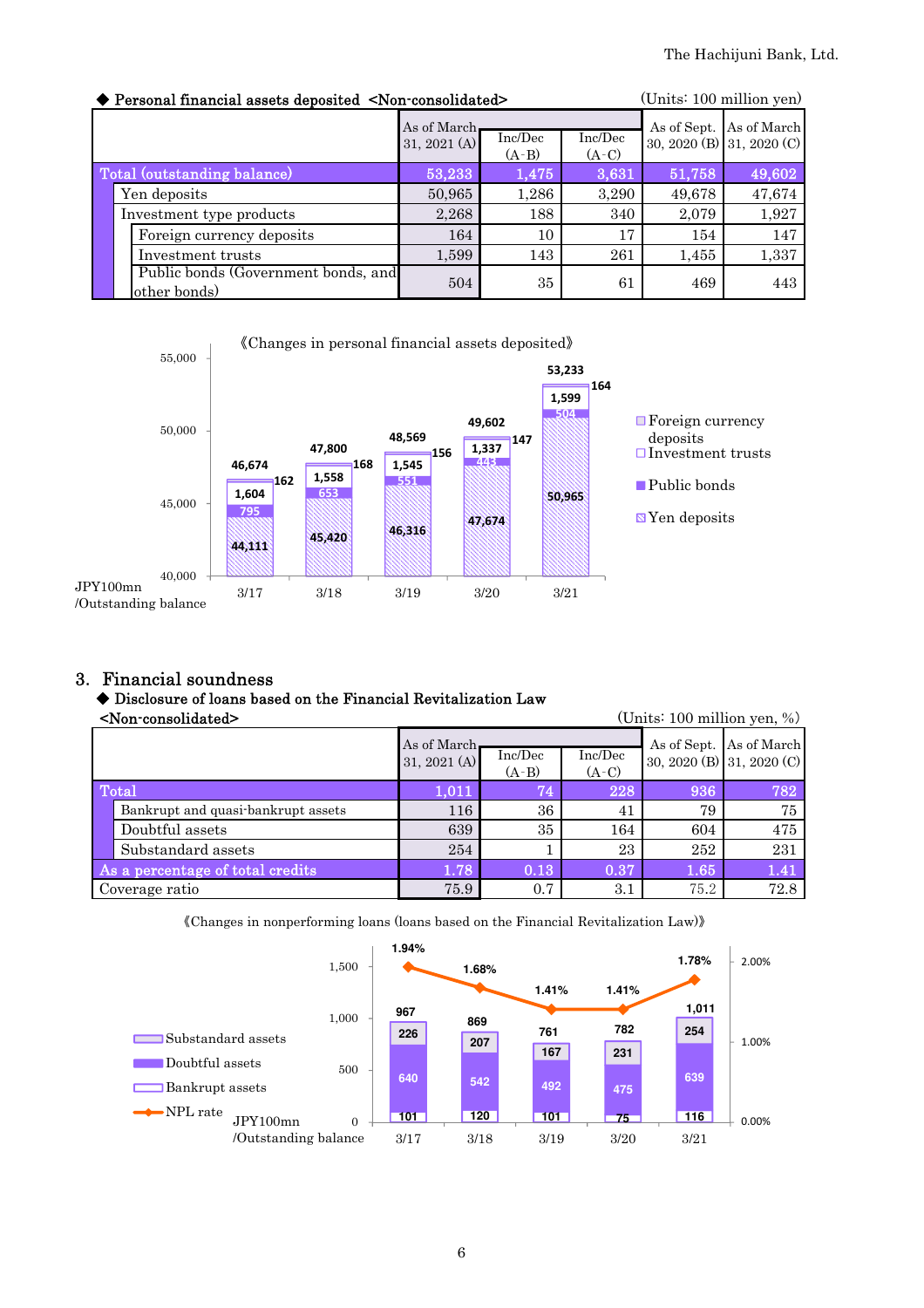# ◆ Capital ratio (Basel Ⅲ standards)

#### <Consolidated>

|                                       |                | As of March<br>31, 2021 $(A)$ | Inc/Dec            | Inc/Dec            | As of Sept.              | As of March<br>30, 2020 (B) 31, 2020 (C) |  |
|---------------------------------------|----------------|-------------------------------|--------------------|--------------------|--------------------------|------------------------------------------|--|
|                                       |                |                               | $(A-B)$            | $(A-C)$            |                          |                                          |  |
| Total capital ratio                   | A/D            | 20.69%                        | 0.15%              | 1.75%              | 20.54%                   | 18.94%                                   |  |
| Tier1 capital ratio                   | B/D            | 20.69%                        | 0.15%              | 1.75%              | 20.54%                   | 18.94%                                   |  |
| Common Equity Tier1 capital ratio     | C/D            | 20.69%                        | 0.15%              | 1.75%              | 20.54%                   | 18.94%                                   |  |
|                                       |                |                               |                    |                    | (Units: 100 million yen) |                                          |  |
| Total capital                         | Α              | 8,435                         | 778                | 1,603              | 7,656                    | 6,832                                    |  |
| Tier1 capital                         | B              | 8,435                         | 778                | 1,603              | 7,656                    | 6,832                                    |  |
| Common Equity Tier1 capital           | $\mathcal{C}$  | 8,435                         | 778                | 1,603              | 7,656                    | 6,832                                    |  |
| Risk weighted assets                  | D              | 40,760                        | 3,484              | 4,689              | 37,276                   | 36,071                                   |  |
| Required capital                      | $D \times 8\%$ | 3,260                         | 278                | 375                | 2,982                    | 2,885                                    |  |
| <non-consolidated></non-consolidated> |                |                               |                    |                    |                          |                                          |  |
|                                       |                | As of March                   |                    |                    | As of Sept.              | As of March                              |  |
|                                       |                | 31, 2021 $(A)$                | Inc/Dec<br>$(A-B)$ | Inc/Dec<br>$(A-C)$ |                          | 30, 2020 (B) 31, 2020 (C)                |  |
| Total capital ratio                   | a/d            | 19.30%                        | 0.21%              | 1.71%              | 19.09%                   | 17.59%                                   |  |

| TOROL CAPIDAL LADIO               |             | 1.0.0070 | 9.4170 | .     | 10.VO/V | 11.OO/U |  |
|-----------------------------------|-------------|----------|--------|-------|---------|---------|--|
| Tier1 capital ratio               | $b\angle d$ | 19.30%   | 0.21%  | 1.71% | 19.09%  | 17.59%  |  |
| Common Equity Tier1 capital ratio | c/d         | 19.30%   | 0.21%  | 1.71% | 19.09%  | 17.59%  |  |
| (Units: 100 million yen)          |             |          |        |       |         |         |  |
| Total capital                     | a           | 7,763    | 741    | 1,496 | 7.021   | 6,266   |  |
| Tier1 capital                     | h           | 7,763    | 741    | 1,496 | 7,021   | 6,266   |  |
| Common Equity Tier1 capital       | c           | 7,763    | 741    | 1,496 | 7.021   | 6,266   |  |
| Risk weighted assets              | d           | 40,205   | 3.430  | 4,595 | 36,774  | 35,609  |  |
| Required capital                  | dx8%        | 3,216    | 274    | 367   | 2.941   | 2,848   |  |

Note: In the above Risk weighted assets calculation, credit risk assets was based on The Foundation Internal Ratings-Based Approach and operational risk amount was based on The Standardized Approach.